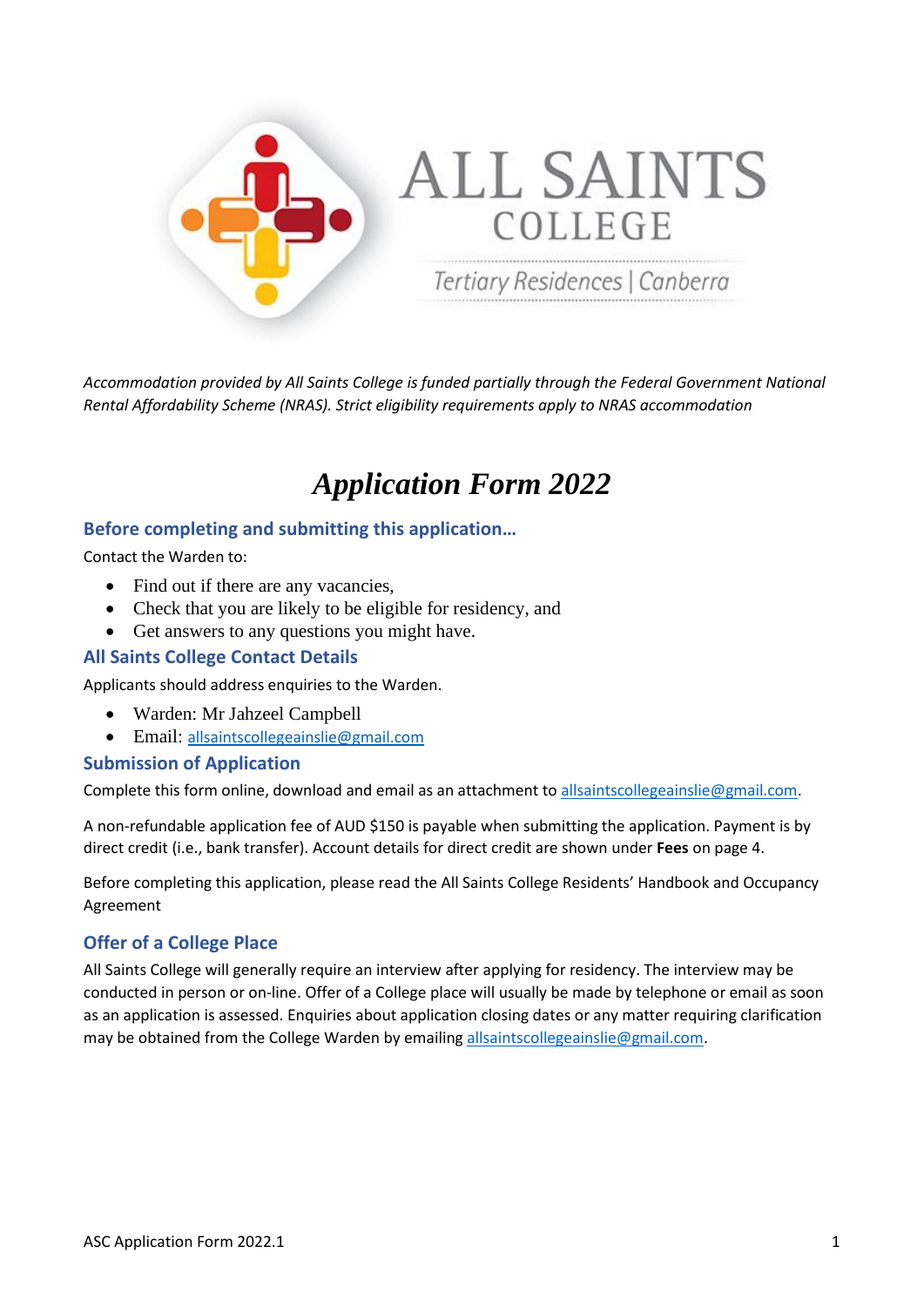# **Applicant Identification**

Please attach a copy of a current photographic identity (e.g., driver's licence, student ID, or passport).

| Applicant's Details 5 & 12 (Tab between fields) |                       |                                                                                                                              |  |  |  |
|-------------------------------------------------|-----------------------|------------------------------------------------------------------------------------------------------------------------------|--|--|--|
| $1.1\,$                                         | <b>Family Name</b>    |                                                                                                                              |  |  |  |
| 1.2                                             | <b>Other Names</b>    |                                                                                                                              |  |  |  |
| 1.3                                             | <b>Preferred Name</b> |                                                                                                                              |  |  |  |
| 1.4                                             | Title                 |                                                                                                                              |  |  |  |
| $1.5\,$                                         | Male/Female/Other     | Select gender                                                                                                                |  |  |  |
| $1.6\,$                                         | Date of Birth (DMY)   |                                                                                                                              |  |  |  |
| 1.7                                             | Nationality           |                                                                                                                              |  |  |  |
| $1.8\,$                                         | Religion (if any)     |                                                                                                                              |  |  |  |
| <b>Contact Address</b>                          |                       |                                                                                                                              |  |  |  |
| 2.1                                             | <b>Postal Address</b> |                                                                                                                              |  |  |  |
| 2.2                                             | Email                 |                                                                                                                              |  |  |  |
| 2.3                                             | Phone                 |                                                                                                                              |  |  |  |
| <b>Emergency Contact Person</b>                 |                       |                                                                                                                              |  |  |  |
| 3.1                                             | Name                  |                                                                                                                              |  |  |  |
| 3.2                                             | Relationship          |                                                                                                                              |  |  |  |
| 3.3                                             | <b>Postal Address</b> |                                                                                                                              |  |  |  |
| 3.4                                             | Email                 |                                                                                                                              |  |  |  |
| 3.5                                             | Phone                 |                                                                                                                              |  |  |  |
| <b>Character References:</b>                    |                       | List two people unrelated to the applicant who may be contacted directly by<br>the College to provide a character reference. |  |  |  |
| <b>First Referee</b>                            |                       |                                                                                                                              |  |  |  |
| 4.1                                             | Name                  |                                                                                                                              |  |  |  |
| 4.2                                             | <b>Postal Address</b> |                                                                                                                              |  |  |  |
| 4.3                                             | Email                 |                                                                                                                              |  |  |  |
| 4.4                                             | Phone                 |                                                                                                                              |  |  |  |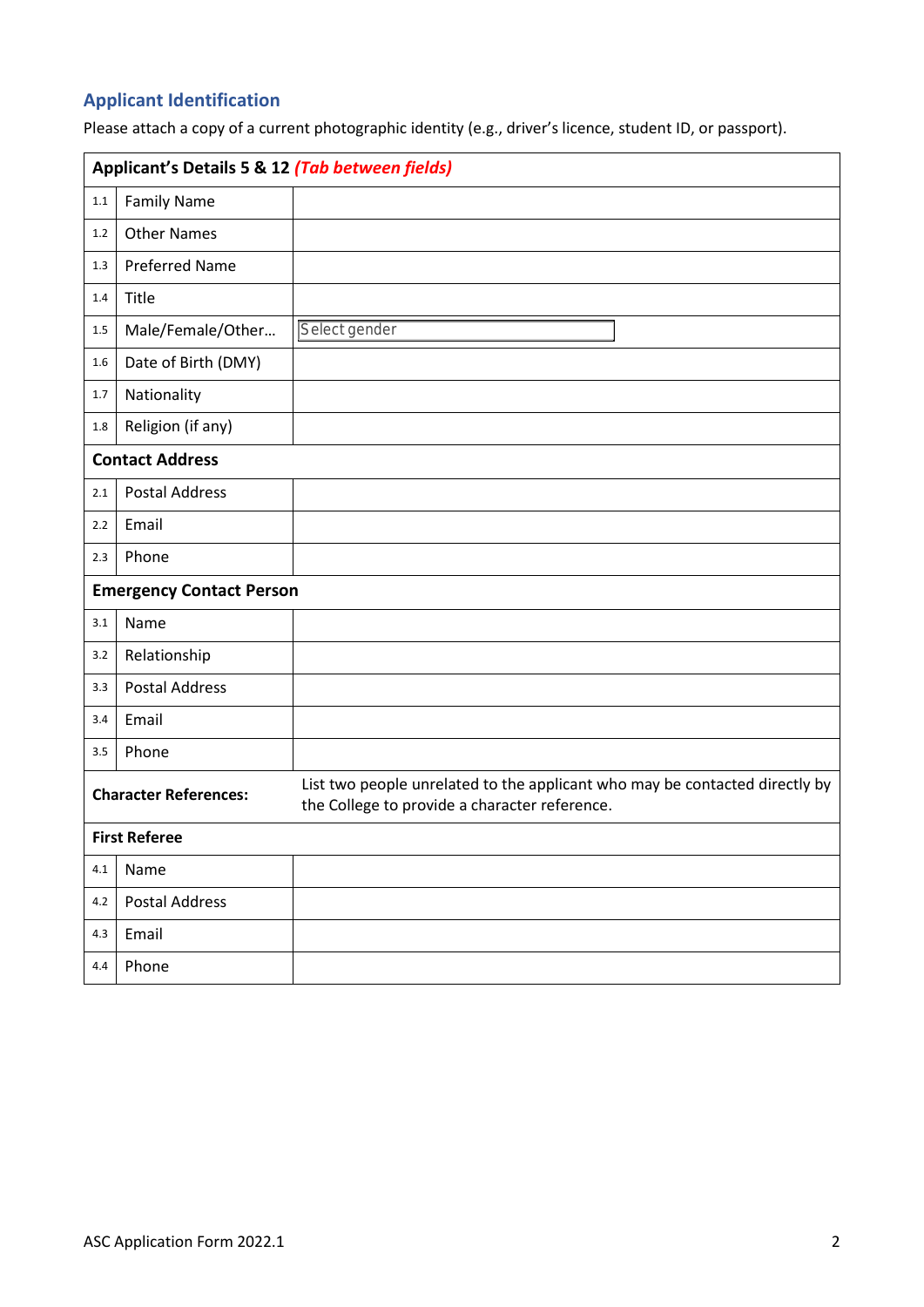| <b>Second Referee</b>                                                    |                                                 |                                                                                               |  |  |  |
|--------------------------------------------------------------------------|-------------------------------------------------|-----------------------------------------------------------------------------------------------|--|--|--|
| 5.1                                                                      | Name                                            |                                                                                               |  |  |  |
| 5.2                                                                      | <b>Postal Address</b>                           |                                                                                               |  |  |  |
| 5.3                                                                      | Email                                           |                                                                                               |  |  |  |
| 5.4                                                                      | Phone                                           |                                                                                               |  |  |  |
| <b>Academic and Background Information</b>                               |                                                 |                                                                                               |  |  |  |
| 6.1                                                                      | <b>Any Prior Qualifications</b>                 |                                                                                               |  |  |  |
| 6.2                                                                      | <b>Current/Intended Studies</b>                 |                                                                                               |  |  |  |
| 6.3                                                                      | Postgraduate                                    | Postgraduate studies?                                                                         |  |  |  |
| 6.4                                                                      | University/Institution                          | Select or Enter University/Institution                                                        |  |  |  |
| 6.5                                                                      | Discipline                                      |                                                                                               |  |  |  |
| 6.6                                                                      | <b>Student ID Number</b>                        |                                                                                               |  |  |  |
| <b>Previous College Residency</b>                                        |                                                 |                                                                                               |  |  |  |
| 7.1                                                                      | All Saints College?                             | Former ASC Resident?                                                                          |  |  |  |
| 7.2                                                                      | Other Canberra College?                         |                                                                                               |  |  |  |
|                                                                          |                                                 | Special Needs (Additional information may be attached.)                                       |  |  |  |
| 8.1                                                                      | Medical                                         |                                                                                               |  |  |  |
| 8.2                                                                      | Disability                                      |                                                                                               |  |  |  |
| 8.3                                                                      | Family circumstances                            |                                                                                               |  |  |  |
| Financial information (To help evaluate eligibility for an NRAS subsidy) |                                                 |                                                                                               |  |  |  |
| 9.1                                                                      |                                                 | Main source of finance for Fees and Living Expenses<br>Select or Enter main source of finance |  |  |  |
| 9.2                                                                      | Gross Income last financial year (July to June) | AU\$                                                                                          |  |  |  |